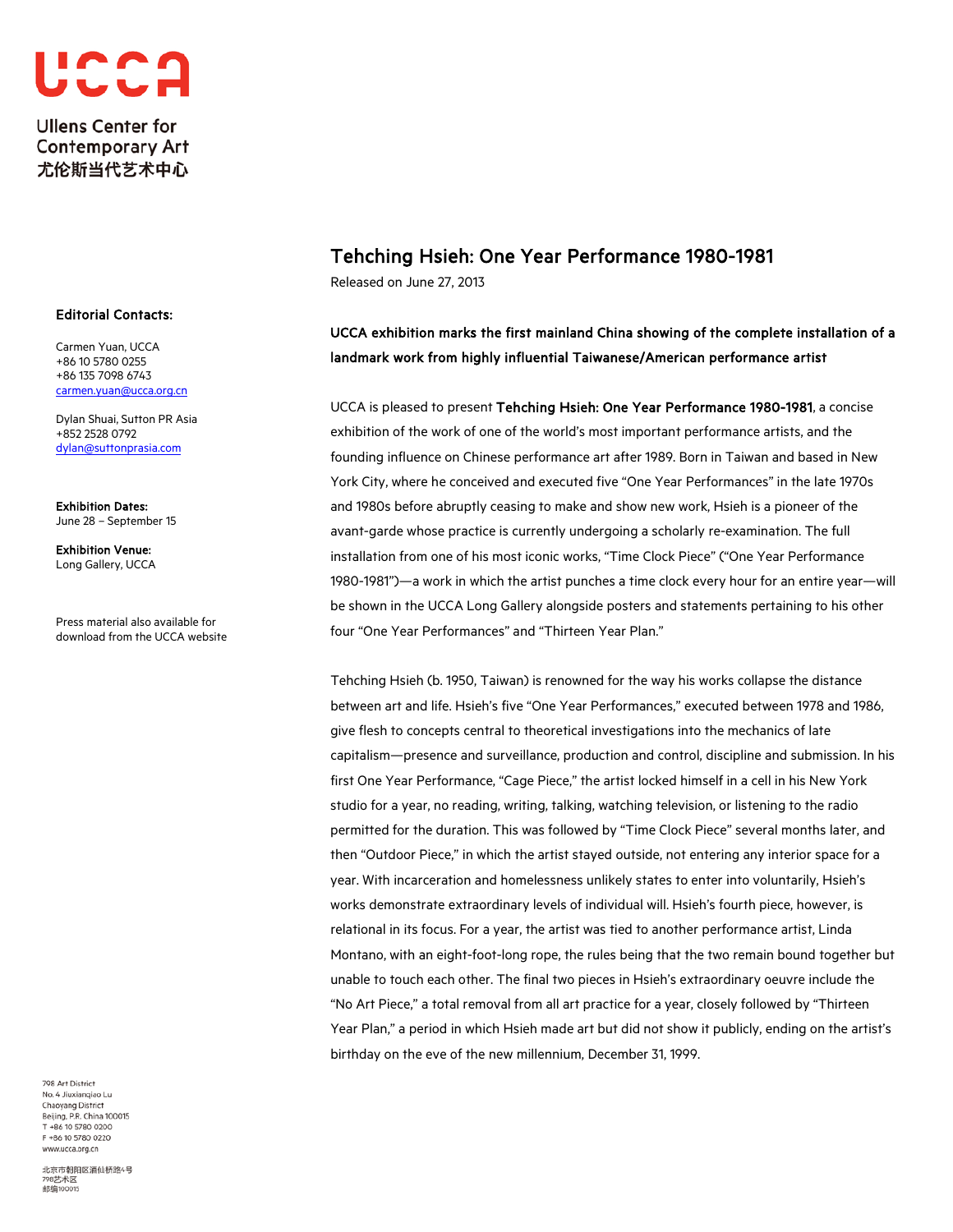

> The five "One Year Performances" and Hsieh's 1986 to 1999 "Thirteen Year Plan" are so compelling in part because they are so opaque. The "Time Clock Piece," or "One Year Performance 1980-1981," comprises a poster, an artist's statement and witness statements, a record of missed punches, the time clock itself, 366 time cards, 16 mm time-lapse film, 366 filmstrips, and the uniform that Hsieh chose for himself. The artifacts that remain after a year of preternatural commitment to a set of rules are not much more illuminating than the rules themselves. Photographs that Hsieh took of himself every time he clocked in—pose fixed, expression blank—are presented in movie form, a piece that runs at 24 frames per second and lasts just over 6 minutes in total. The brevity of the film combines with the paucity of residual evidence to emphasize the proposition set out in "Cage Piece" that life is no more than "serving time," with one moment no more important than the next.

The second part of this exhibition at UCCA is a six-part collection of posters and statements covering Hsieh's output from 1978 to 1999, a total of 21 years of radical art practice. The contemplative and visionary nature of Hsieh's work is grounded in its own place and time, but also highly transportable both physically and conceptually. The exhibition, mounted in a hall that was once a factory chamber and the site of so much clocking in, marks the first time that the complete documents of "Time Clock Piece" are shown in full in mainland China, as well as Hsieh's first solo presentation in the People's Republic, offering the Beijing audience a unique opportunity to engage with one of the most provocative and perplexing art practitioners working in the last century.

The exhibition is part of an ongoing focus on performance at UCCA this year, marked also by the inclusion of several performative pieces in the recent exhibition DUCHAMP and/or/in CHINA and to be capped with an exhibition by Tino Sehgal this coming autumn.

### ABOUT THE ARTIST

Tehching Hsieh was born in Nan-Chou, Taiwan to an atheist father and devout Christian mother. Hsieh dropped out of high school and took up painting before doing three years of military service from 1970 to 1973. Hsieh's first solo show was at the gallery of the American News Bureau in Taiwan, but he stopped painting shortly after this, turning to performance with

798 Art District No. 4 Jiuxiangiao Lu Chaoyang District Beijing, P.R. China 100015 T +86 10 5780 0200 F +86 10 5780 0220 www.ucca.org.cn

北京市朝阳区酒仙桥路4号 798艺术区 邮编100015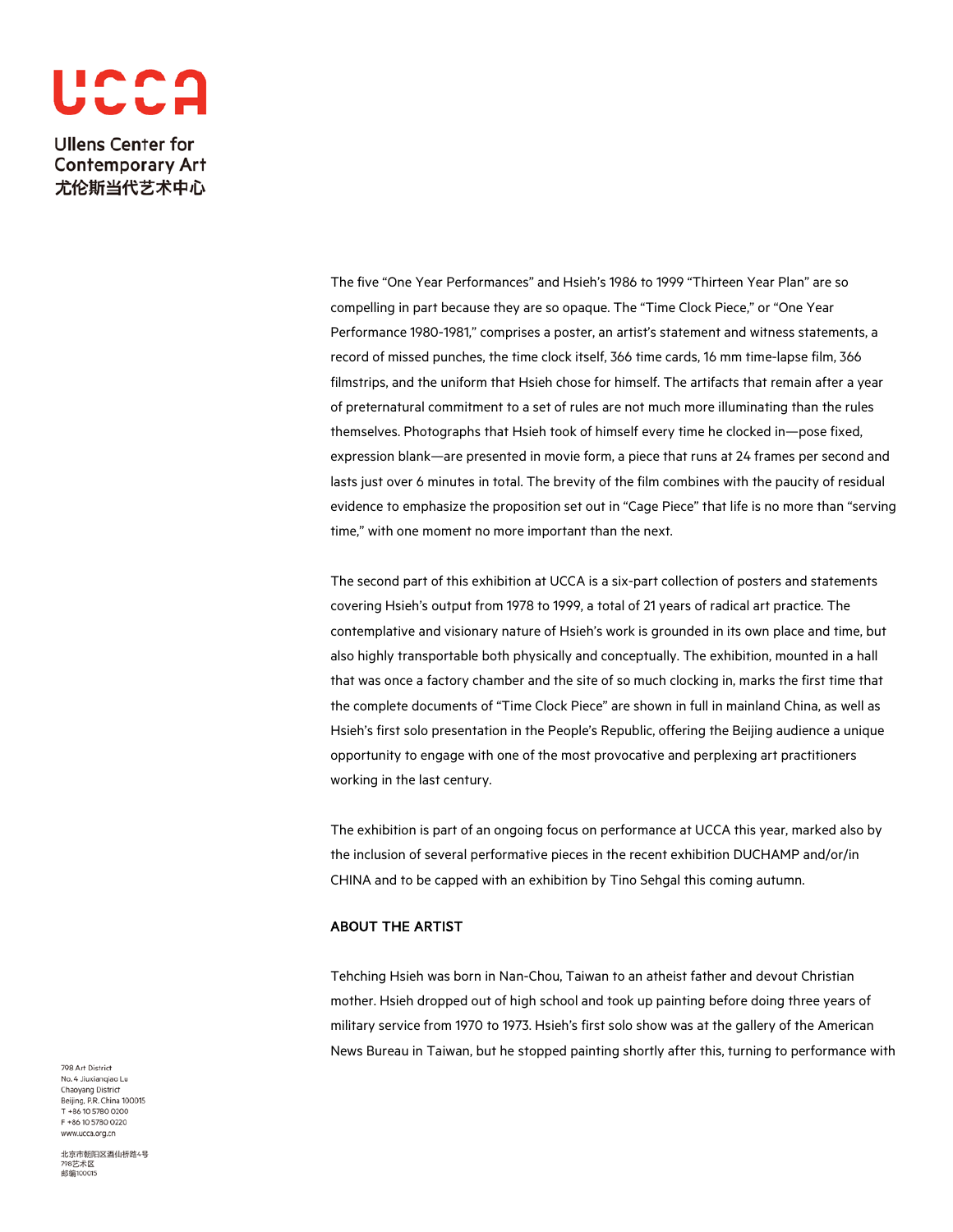# UCCA

**Ullens Center for Contemporary Art** 尤伦斯当代艺术中心

> "Jump Piece," in which he jumped from a second story window and broke both of his ankles. Hsieh was soon to enact another jump, this time from a ship, when after having trained as a sailor he used his role to enter the US illegally, arriving at the port of a small town near Philadelphia in July 1974. Hsieh was an illegal immigrant in the US for 14 years until he was granted amnesty in 1988.

The role of the immigrant, denied access to social and cultural institutions because of language and resource limitations, informs much of Hsieh's work. The artist's refusal to domesticate his work through explication and analysis both underscores the totalizing effect of the systems he engages with and also facilitates an absolute negation of that system, possible only in terms of the fully negated subject. Hsieh's art is the opposite of escapist entertainment. He occupies spaces that he has very little power to control, the elective component of these acts a specter of free will in a brute and mechanistic world. Though Hsieh's work seems to defy narration and integration into the art world system, it is gaining traction in academic studies of performance art. *Out of Now*, a monograph on Hsieh by Adrian Heathfield and the artist himself, was published in 2009, with a Chinese translation published in 2012. The book examines the socioeconomic concerns manifest in Hsieh's work—the condition of the immigrant, the nature of labor in late capitalist society, the pretensions of the art world—as well as the abstract and timeless questions the works explore.

Since 2000, released from the restriction of not showing his works, Hsieh exhibits and does presentations in North and South America, Asia, and Europe. Hsieh's "One Year Performance 1978-1979" ("Cage Piece") was shown at the Museum of Modern Art in "Performance 1: Tehching Hsieh" in 2009; "One Year Performance 1980-1981" ("Time Clock Piece") was included in "The Third Mind: Artists Contemplate Asia, 1860-1989," at the Guggenheim Museum, 2009; the Liverpool Biennial in the United Kingdom and the Gwangju Biennial in South Korea, both in 2010; and in the São Paulo Biennial, 2012. Hsieh is represented by Sean Kelly Gallery, New York, and lives with his wife, Qinqin Li, in Brooklyn.

#### RELATED PROGRAMS

TALKS & FORUMS

798 Art District No. 4 Jiuxiangiao Lu Chaoyang District Beijing, P.R. China 100015 T +86 10 5780 0200 F +86 10 5780 0220 www.ucca.org.cn

北京市朝阳区酒仙桥路4号 798艺术区 邮编100015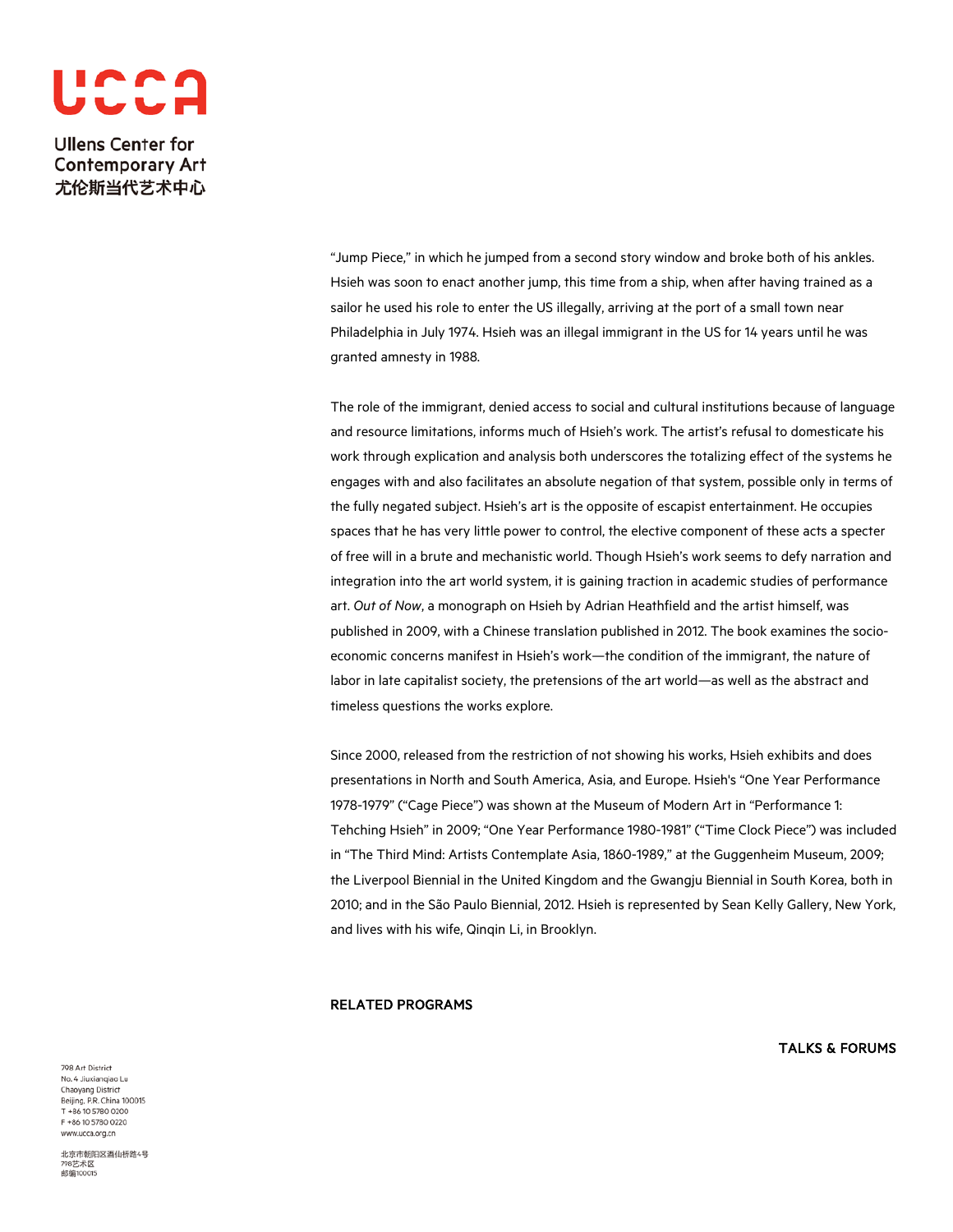

> • Tehching Hsieh, the Storyteller 2013.07.20(Sat) 14:00-16:00 UCCA Auditorium Art critic Lee Weng Choy discusses a lecture tour with Tehching Hsieh and the role of narrative in the dissemination of his work. In English with Chinese translation

### EXHIBITION SUPPORT

Additional support for this exhibition comes from Sean Kelly Gallery, New York.

## ABOUT UCCA

The Ullens Center for Contemporary Art (UCCA) is a comprehensive, not-for-profit art center serving a global Beijing public. Located at the heart of the 798 Art District, it was founded by collectors Guy and Myriam Ullens and opened in November 2007. Through a wide array of exhibitions and programs, UCCA promotes the development of the local artistic environment, fosters international exchange, and showcases the latest in art, design, and other fields. UCCA's cultural and educational programs bring the public into close contact with cutting-edge thought in art and the humanities, advancing the public cultural sensibility and bringing new experiences to its audience.

### CURRENT AND UPCOMING EXHIBITIONS AT UCCA

- Wang Xingwei, 2013 May 19 2013 August 18
- Teppei Kaneuji: Towering Something, 2013 June 28 2013 September 15
- Tino Sehgal, 2013 September 27 2013 November 21
- Taryn Simon: A Living Man Declared Dead and Other Chapters I-XVIII, 2013 September 27 – 2014 January 5
- Wang Keping, 2013 September 27 2014 January 5

For general information, call +86 10 5780 0200, email visitor@ucca.org.cn, or visit

798 Art District No. 4 Jiuxiangiao Lu Chaoyang District Beijing, P.R. China 100015 T +86 10 5780 0200 F +86 10 5780 0220 www.ucca.org.cn

北京市朝阳区酒仙桥路4号 798艺术区 邮编100015